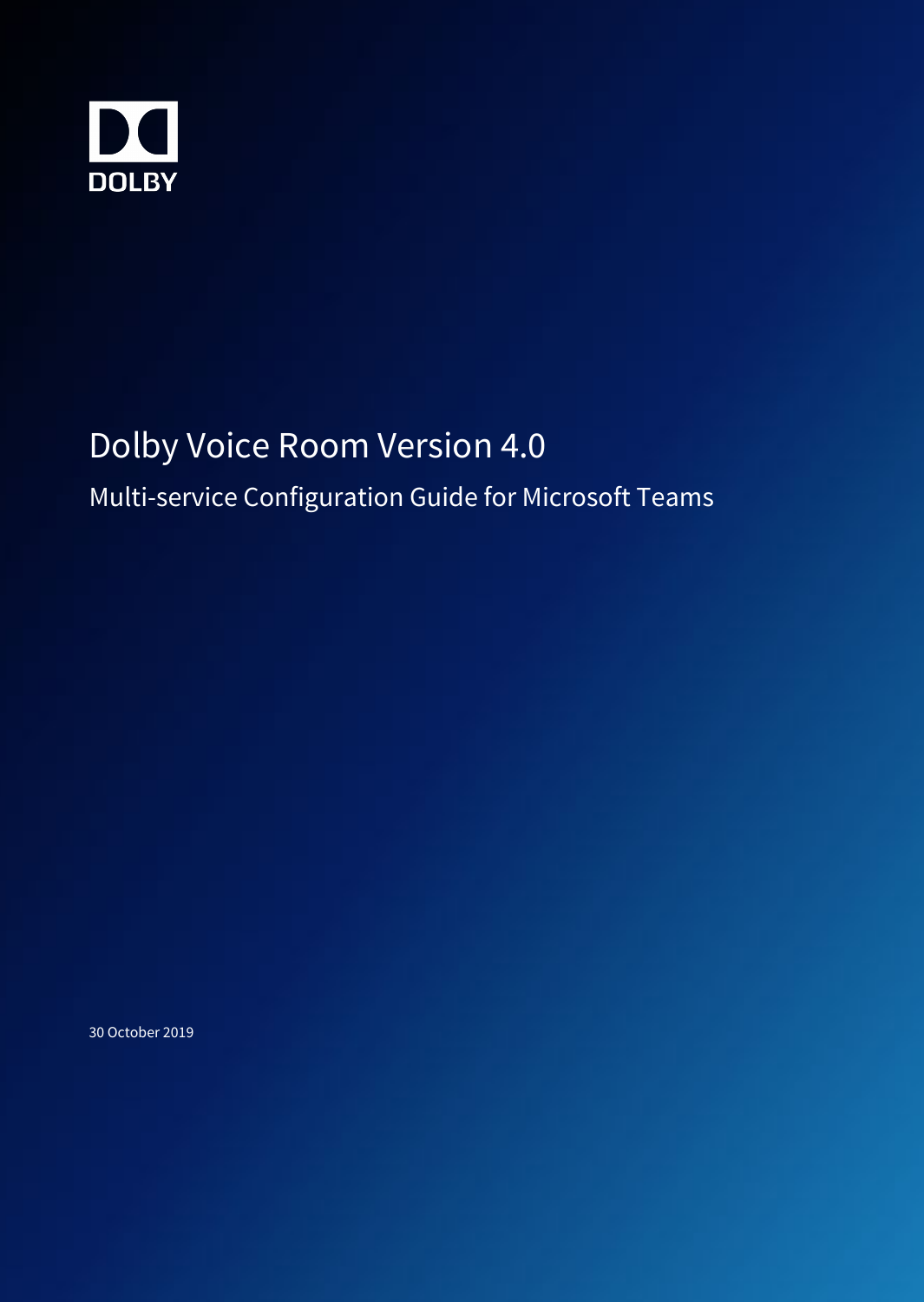## **1 Introduction**

Dolby Voice Room supports dialing into third-party video meetings using a Session Initiation Protocol (SIP) Uniform Resource Identifier (URI).

This document outlines configuring the multi-service feature on Dolby Voice Room for Microsoft Teams using the BlueJeans Teams gateway.

The Microsoft Teams gateway is integrated with the BlueJeans service. To configure the multi-service feature, you must first create a meeting in Microsoft Teams with the desktop-based or browser-based app and it will generate a meeting URL along with the calendar notification. For every meeting, the meeting ID will be different except for the tenant key. The tenant key for all the meetings under the domain is the same. You can then use the URL or meeting ID to join the meeting. If you are not the host, you will wait in the lobby until the host admits the attendees. Once the host starts and joins the meeting, the host can admit participants into the meeting.

See the BlueJeans Gateway Setup for Microsoft Teams Guide for additional configuration information: <https://support.bluejeans.com/s/article/gateway-admin-guide>.

### **2 Multi-service overview**

The multi-service feature allows you to join video conference meetings hosted by third-party video conference service providers using a SIP URI.

The figure shows the call flow for a multi-service Dolby Voice Room configuration.

Figure 1: Multi-service configuration call flow

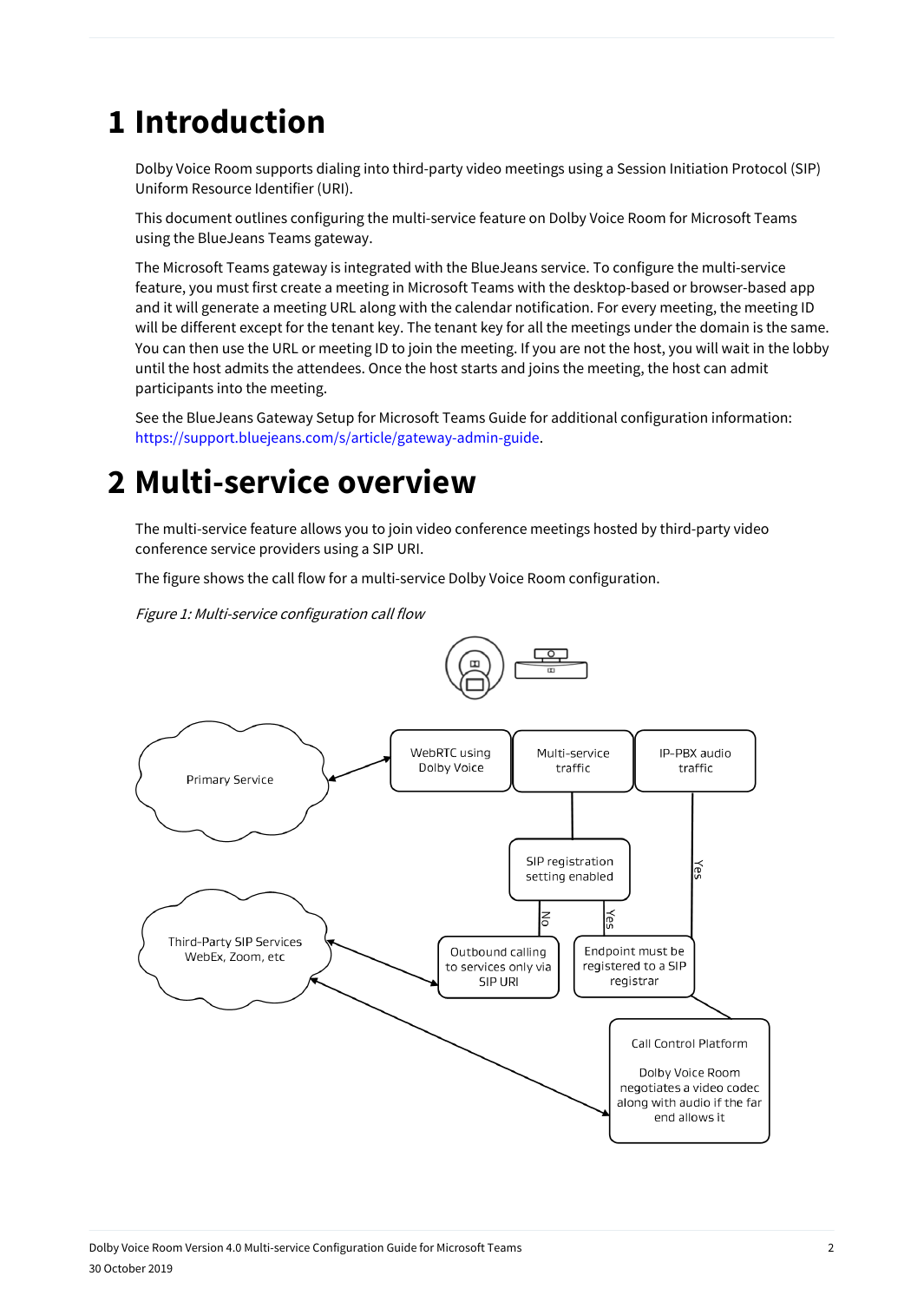The default transport protocol used is Transport Layer Security (TLS) . To dial using TLS, the URI format is user@domain.com. To dial using Transmission Control Protocol (TCP), the URI format is user@domain. com;transport=tcp.

## **3 Creating a Microsoft Teams meeting**

To create a Microsoft Teams meeting, you must have an Office 365 account.

#### **Procedure**

**1.** Log in to your Office 365 account with your username and password.

Test accounts can be different from your corporate Office 365 account and will have a different domain name.

**2.** Click on the Microsoft Teams app icon on the web browser.

You will be prompted to open the desktop version or join using the browser.



If you are using corporate laptop and specific browser, the browser may retain your corporate credentials. Select a different browser, and log out of the Office 365 account.

- **3.** Open the Microsoft Teams app.
- **4.** Select the meetings icon in the left pane and click **Schedule a meeting**. You can select the meeting time and add required attendees.

#### **What to do next**

Once the meeting is scheduled successfully, you will see the title, time, and the URL to join the meeting with a meeting ID. If you do not see the URL and meeting ID, then there is an issue with your domain and you must contact the domain adminstrator for help. The meeting page also provides alternative dialing instructions to dial in from third-party endpoints. Based on the device you are using to join the meeting, placement of the tenant key and the meeting ID in the URL will change.

## **4 Setting up Dolby Voice Room**

To dial into Microsoft Teams meetings, use the Microsoft Teams URI, TenantKey.MeetingID@teams.bjn. vc.

### **5 Notices**

#### **5.1 Copyright**

© 2019 Dolby Laboratories. All rights reserved.

#### **Dolby Laboratories, Inc.**

1275 Market Street San Francisco, CA 94103-1410 Telephone 415-558-0200 Fax 415-645-4000 <http://www.dolby.com>

#### **5.2 Trademarks**

Dolby and the double-D symbol are registered trademarks of Dolby Laboratories.